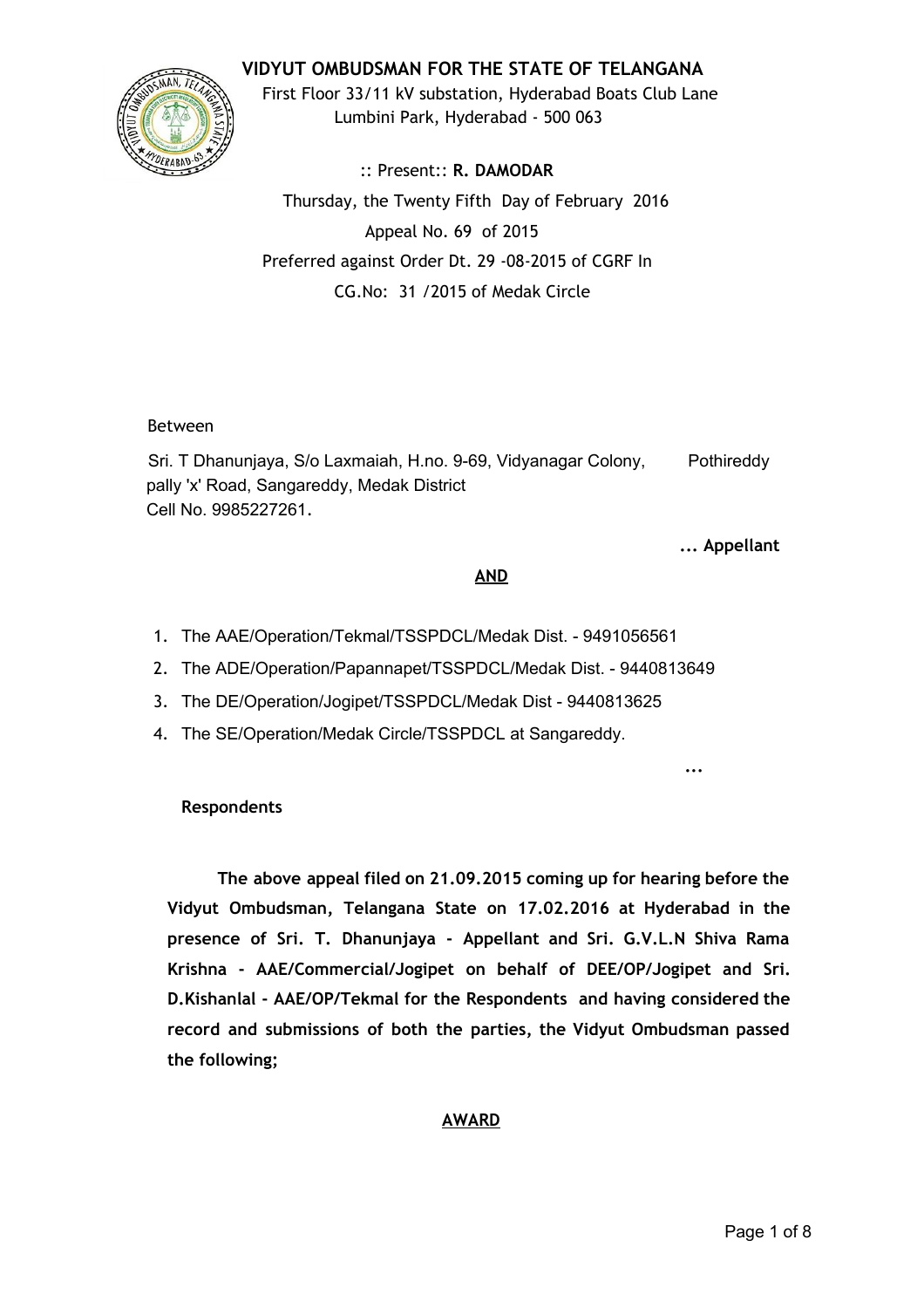The Appellant had applied for release an agriculture service connection for his pumpset by paying an amount of Rs 5682/ by way of a Demand Draft dt. 7.4.2010 on 13.4.2010. A new service connection No. 468 was released by the DISCOM without getting the necessary poles erected and line fixed for release of the supply. The Appellant has been drawing power from the service and has been paying the bills regularly. The Appellant brought the non erection of necessary poles to the notice of the AE/OP who insisted on payment of Rs 5000/- again for erecting poles and drawing the line to the pumpset.

2. The Appellant approached the CGRF with a complaint as the poles and line were not fixed by the DISCOM for a period of 5 years.

3. The 2nd Respondent ADE/OP/Papannapet through a letter dt. 25.7.2015 admitted that the Appellant had applied for release of an agriculture service on 13.4.2010 duly paying Rs 5682/ by way of DD dt.7.4.2010 which was registered in the Customer Service Center on 13.4.2010. He claimed that he requested the DEE/OP/Jogipet to arrange to change the consumer registration in CSC from C.N to N.R for preparation of estimate and execution of the work.

4. The 3rd Respondent/DE/OP/Jogipet through a letter dt. 28.7.2015 stated that the service was released to the Appellant without issuing the materials and also claimed that the 2nd Respondent/ADE/OP/Papannapet has reiterated that the service was released without issuing materials and requested to revoke CSC number from CN (Complaint Node) 6393319 dt. 13.4.2010 to N.R (New Registration)Series.

5. The Appellant, during the CGRF proceedings, claimed that after he paid an amount of Rs 5682/ by way of a DD on 7.4.2010, the Agriculture Service was released immediately without the required poles and sought a direction from the Forum for fixing poles to his Service Connection. The  $2<sup>nd</sup>$ Respondent/ADE/OP/Papannapet stated that the erection of poles and stringing of conductor would be completed by 4.9.2015.

6. On consideration of the material and also the statements, the CGRF observed that the service connection was released without releasing the materials like poles, conductor etc and there was no preparation of estimate for drawal of materials. It is also observed that the 2nd Respondent/ADE/OP requested the 3rd Respondent for arranging sanction of estimate for drawal of materials and in turn, the 2nd Respondent requested the GM/IT/Corporate Office, Hyderabad for necessary action and took note of the statement of the Respondents that they would complete the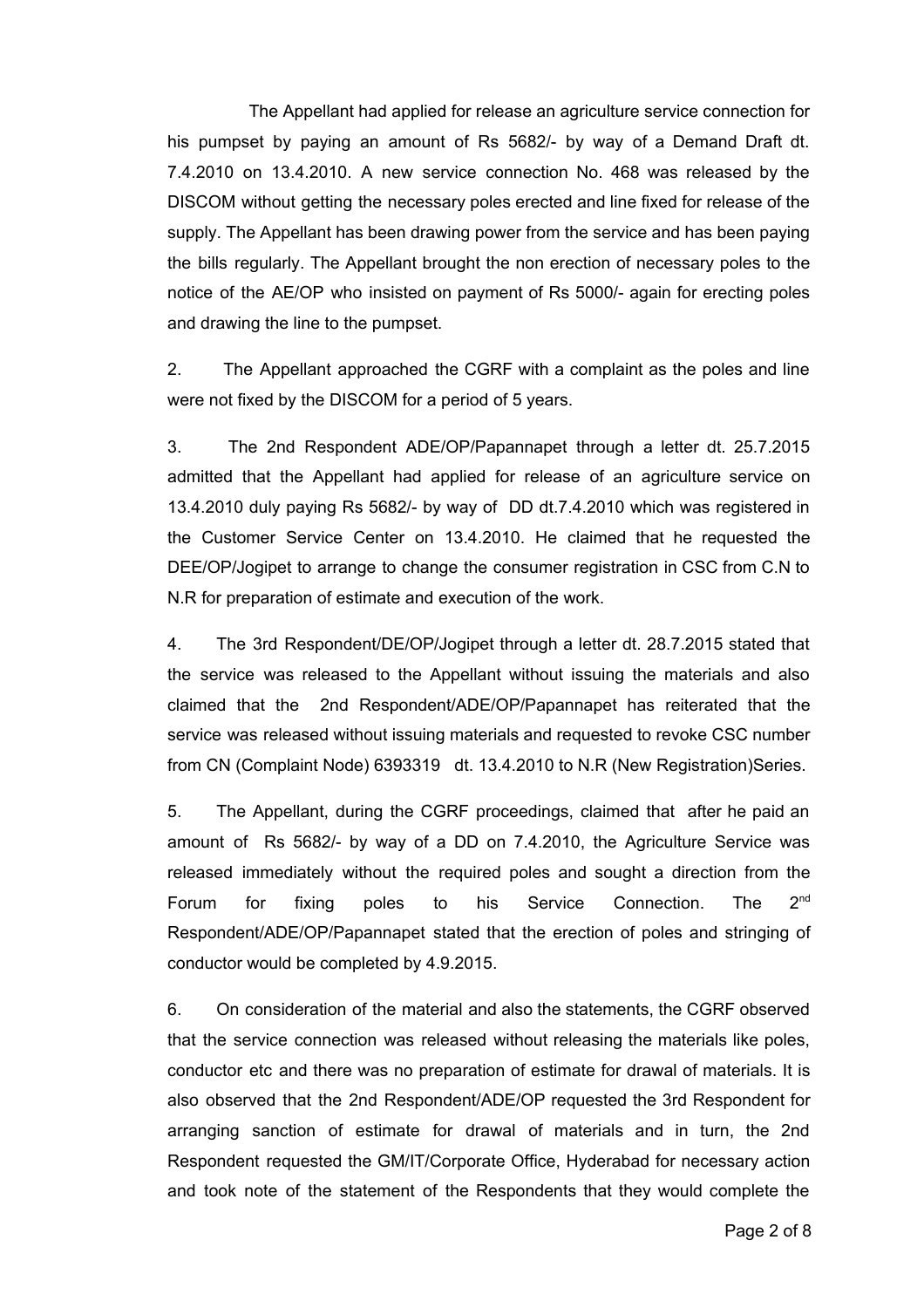work of erection of poles and fix the line to the service of the Appellant by 4.9.2015 and passed the impugned order directing the Respondents to complete the line laying work by 4.9.2015 and report compliance by indicating that non compliance of the Forum order in respect of time schedule will attract penalty on respondents and compensation to the consumer from 28.4.2010.

7. Aggrieved and not satisfied with the impugned orders for not awarding compensation for the delay of 5 years in erecting poles and fixing the line, further claiming that from April,2010 for a period of 5 years, he could not raise any crop in his field and sought Rs 5 lakhs as compensation for violating the Guaranteed Standards of Performance and filed the present Appeal.

8. The 3rd Respondent/DE reported that as per the directions of the CGRF through the impugned orders, the poles were erected and the impugned orders were complied with on 10.9.2015 and that the work could not be taken up due to heavy rains and disturbance at the site by 4.9.2015. He further asserted that the Respondents have not received any complaint from the Appellant at any level in their offices for this lapse in Consumer Service Center, Papannapet and that the Appellant has been paying the consumer charges for drawing power supply continuously and sought closure of the matter.

9. The DE/Electrical submitted by way of letter dt.12.2.2016 regarding the delay in erecting poles and fixing power line to the following effect:

"During special drive collection program for agriculture consumers, it was noticed that Sri. Dhanunjaya was utilizing power supply for agricultural pumpset without any sanction and on noticing that he was advised to pay necessary development charges and deposits to regularise the same as per pending agricultural seniority list.

Subsequently he (Appellant) registered for a new service connection No. NR 6393319 Dt.13.4.2010. Though LT materials required and keeping pending sanction due to seniority list, his service was released without any infrastructure as he was availing the power supply. If the above service was not released, the department would have lost the revenue.

Hence it is to submit that there is no negligence on TSSPDCL as he is availing power supply regularly and paying CC bills regularly.".

10. The DEE/Electrical further stated that the CGRF of the DISCOM has been regularly conducting Forum meetings in all the divisions and on 17.7.2015, the Appellant approached CGRF vide Cl No. 31/2015 for non erection of poles and line required for his service. Through the impugned orders, he stated that the CGRF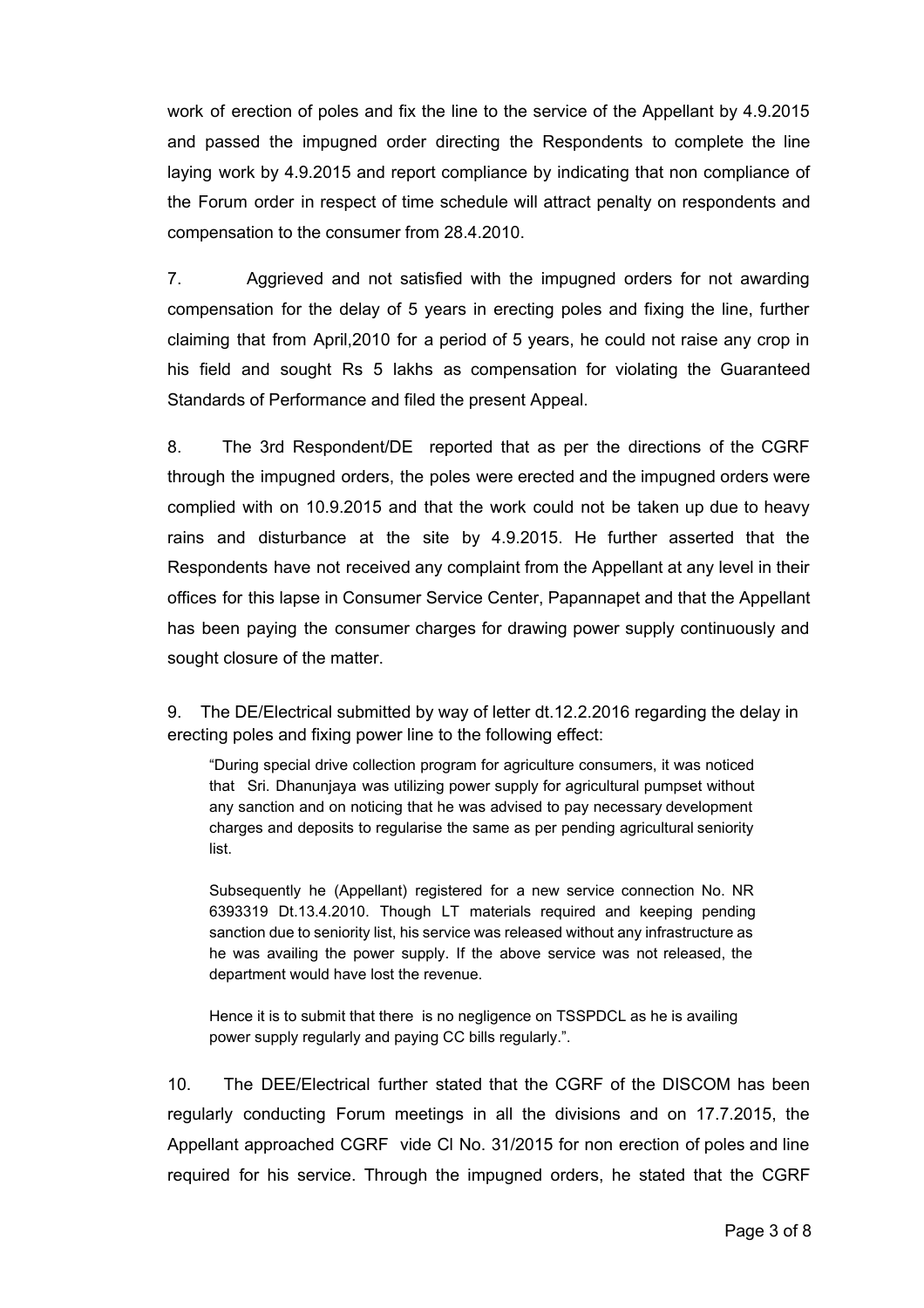directed ADE/OP/Papannapet to complete the line laying work within a stipulated time and the work was completed within such time.

11. The Respondents denied the Appellant's claim that due to the failure of the Respondents to get the poles erected and wire released over a period of 5 years, he suffered heavy loss and claimed that there was no negligence on the period of part of the DISCOM and that the Appellant was drawing power supply continuously and paying CC charges and therefore, there was no question of the Appellant suffering any loss.

12. The Appellant is seeking compensation for violation of the Licensee's Standards of Performance from the DISCOM for the delay of 5 years in erecting poles and fixing the lines to his pumpset.

13. The attempt at mediation could not succeed, because of the nature of the claim of the Appellant. Hence the matter is being disposed of on merits.

14. On the basis of the material on record, the following issues arise for determination:

i) Whether there was delay of 5 years in erecting poles and fixing the lines, after releasing agriculture service connection on 13.4.2010?

ii) Whether the absence of any complaint from the Appellant for 5 years regarding non erection of poles and fixing of lines entitle the Appellant to compensation for violation of the Licensee's Standards of Performance?

### **Heard Both Sides**

### **Issues 1 & 2**

15. The Appellant's request for an Agriculture Service Connection for his pumpset with a DD dt. 7.4.2010 for Rs 5682/‐ received at the customer service center on 13.4.2010 resulted in release of a new service connection No. 468, but without issuing the materials, according to the 3rd Respondent. The 2nd Respondent stated that he requested the DEE/OP/Jogipet to arrange for change of the consumer registration in CSC from C.N (Complaint Node) to N.R (New Registration) for preparation of estimate and execution of the work. Even the Appellant, during the CGRF proceedings, claimed that after he paid the required amount by way of DD, the agriculture service was released immediately, but without the required poles. In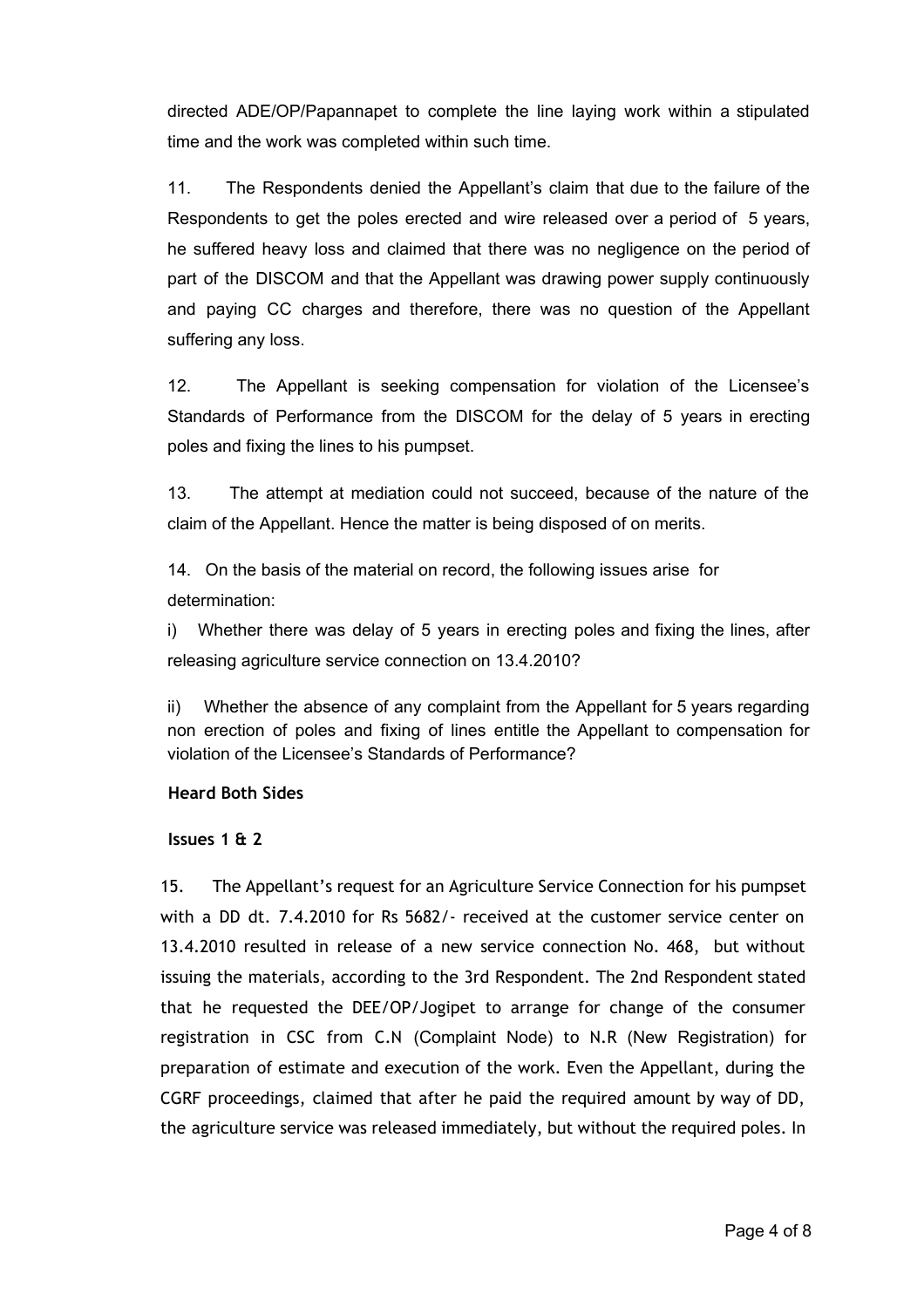the CGRF enquiry, the 2nd Respondent ADE/OP/Papannapet undertook to complete erection of poles and stringing of conductor by 4.9.2015.

16. The DE/Electrical by letter dt.12.2.2016 regarding the delay in erecting poles and fixing of power line, claimed that during the special drive collection program for agriculture consumers, it was noticed that the Appellant was drawing power for his pumpset without any sanction. This claim has not been made before the CGRF.

17. During the hearing, the Appellant claimed that the service was released initially without erecting any poles and that he made temporary arrangement by fixing wooden poles in a neighbouring farmer's land and started drawing power to his pumpset. He claimed that after sometime, the neighbouring farmers raised objection and the poles were removed and ever since, he has been without any supply of power and still he has been paying the power bills regularly. This statement about payment off power bills regularly is supported by energy billing system ERO:77 Jogipet. The Appellant has been paying the bills once in a year and there are no arrears. The Respondents admitted as such.

18. The CGRF, through the impugned orders, merely directed the Respondents to complete the line laying work by 4.9.2015, which was promptly agreed to and carried out by the 3rd Respondent/DE. The Appellant is aggrieved that for the delay of 5 years from the time of deposit of DD dt.7.4.2010 with CSC on 13.4.2010 to 4.9.2015, the poles were not erected and line was not fixed for supply of power to his pumpset. The Appellant though he has been paying the required CC charges, has not complained with the DISCOM about non erection of poles and fixing of line for his pumpset. Admittedly, for this delay and during this delay, the Appellant has not complained of violation of Licensee's Standards of Performance with anybody connected with the DISCOM. Infact, an agriculture connection should be released within a period of 30 days from the date of receipt of application of a new connection along with the prescribed charges.

19. The Appellant, during the course of hearing, claimed that if the supply is not given within the prescribed period after deposit of amount along with an application, the Respondents are liable to pay compensation of Rs 100/‐ for each day of default as per Clause IX of Schedule II of Regulation 9 of 2013 and this compensation has not been ordered by the CGRF. When the Respondents raised a question about the Appellant not complaining about non erection of poles, fixing of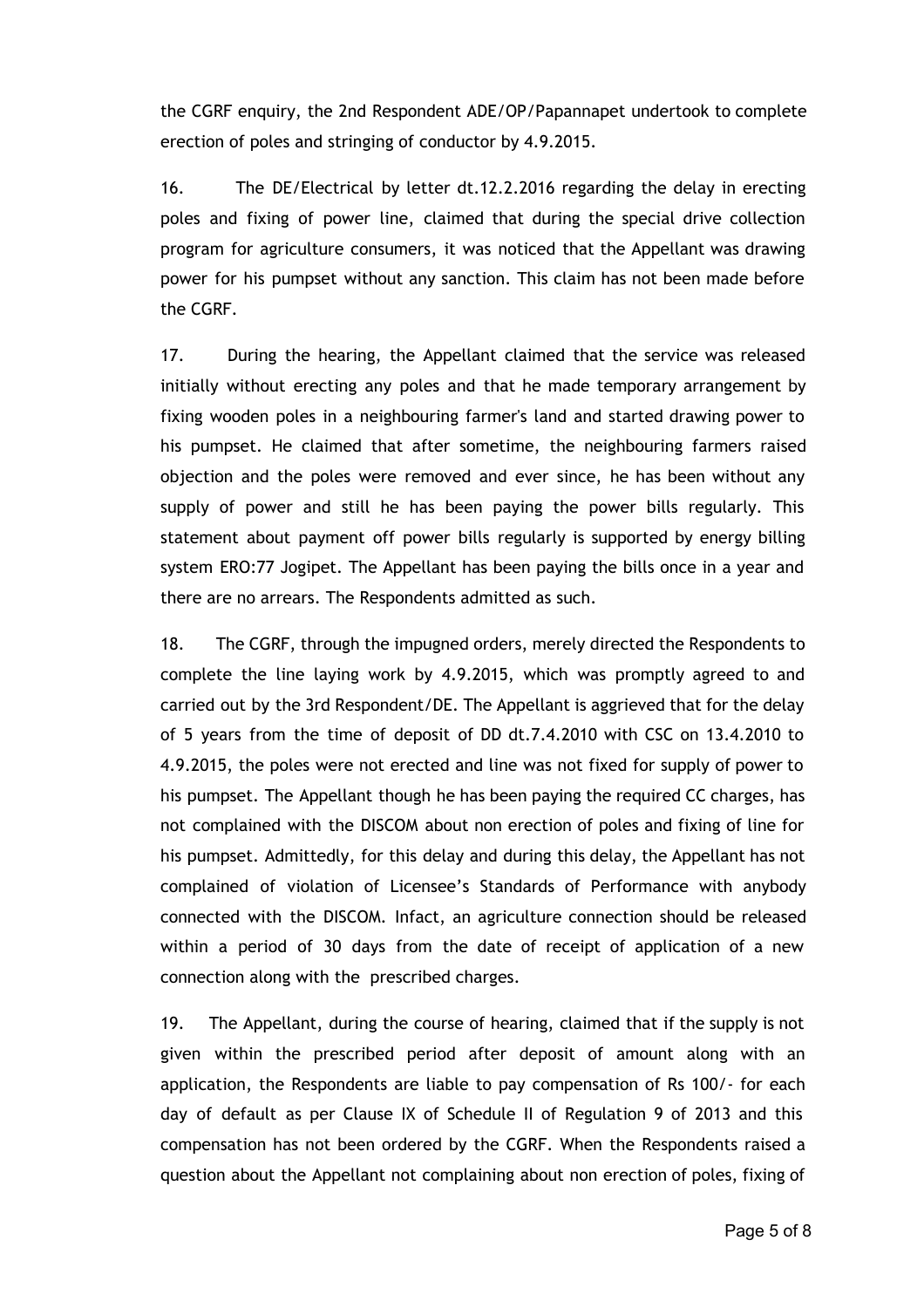line for supply and also for supply of energy, he (Appellant) is not entitled to any compensation and moreover, they have observed that when the Appellant has been paying CC bills and there were no dues over a period of time, they were satisfied about regular supply of energy to the Appellant. The Appellant on the other hand contended that once payment is made along with the Application, it is the responsibility of the Respondents to provide service connection along with the infrastructure like poles and wire, without there being any reminder and that he did not remind the Respondents about their duties. In a sense the Appellant is right in claiming that it was the duty of the Respondents once an application along with prescribed fee is received for sanction of agriculture service connection to ensure that the standards are met and the service connection, along with the infrastructure, is provided to the Appellant within the period prescribed.

20. The next question that arises is about the payment of compensation for not providing the service connection along with the infrastructure within the prescribed period. The Respondents contradict the Appellant and claimed that the Appellant has been drawing power with the infrastructure arranged for by him and that there was no loss to the Appellant by way of any crop and moreover, he has not complained about absence of infrastructure from the side of the DISCOM to supply power to the Appellant and therefore, the Appellant is not entitled to compensation at all. Firstly the Appellant has been drawing power through wooden poles and wire arranged by him and secondly, as directed by the CGRF, within the time fixed, the Respondents have erected the poles and fixed the wire for supply of energy to the pumpset of the Appellant.

21. Apart from the aforementioned discussion, so far as the payment of compensation is concerned, Regulation 9 of 2013 which is an amendment to Regulation 7 of 2004 of Licensee's Standards of Performance prescribe the following as a precondition which should be fulfilled before compensation is ordered which is as follows:

"Consumer will be required to make a claim for compensation towards non‐compliance of a Guaranteed Standard, within 30 days of violation of such service standard by the Licensee, to a senior officer as may be designated by the Licensee for this purpose, who is based at the headquarters of the Licensee. The same officer is responsible for monitoring compliance of the Regulation and submitting periodical reports to the Commission, as may be required."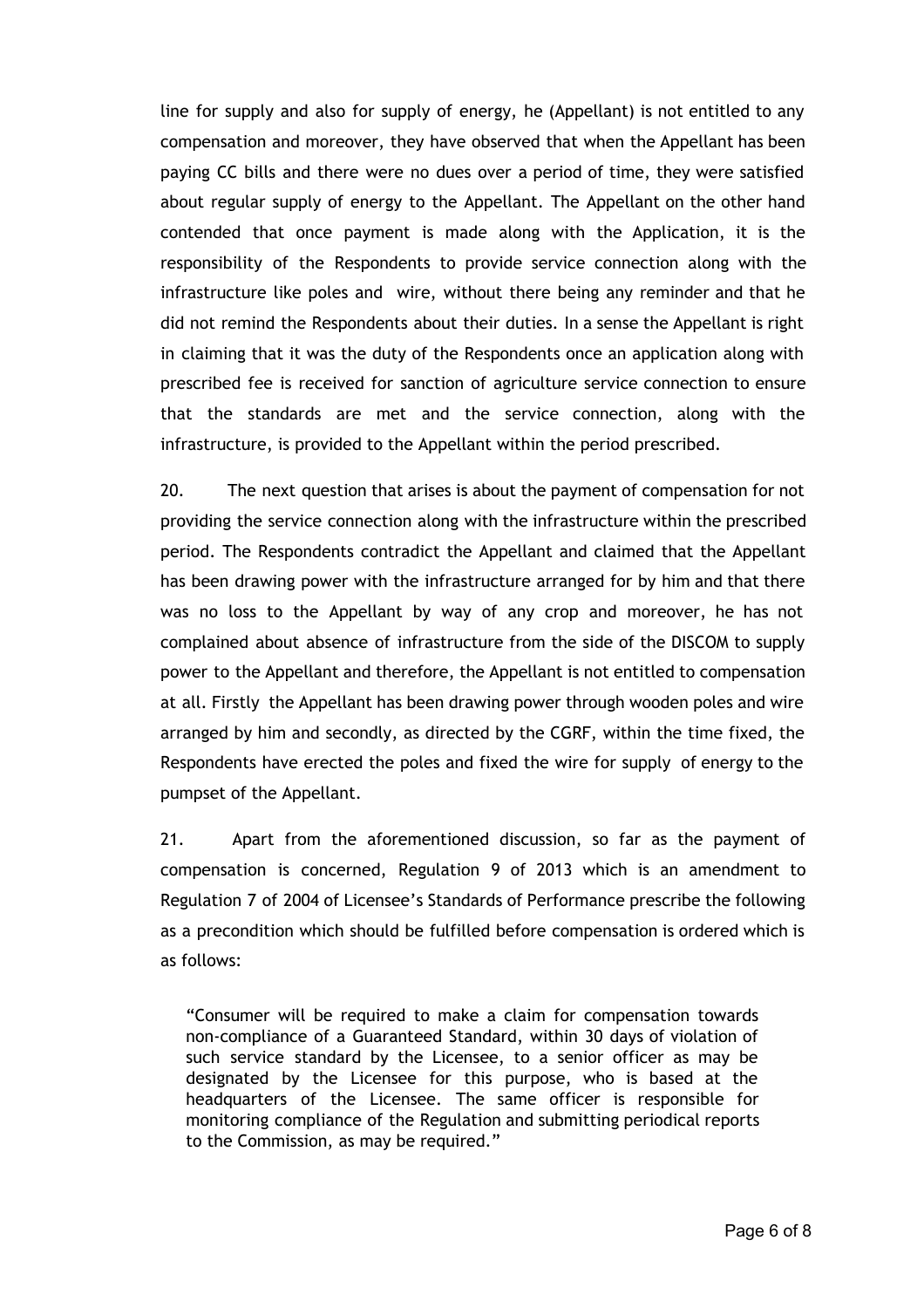22. From the above requirement, it is quite clear that the Appellant should have complained about violation of the standards by the Licensee within 30 days of violation to the DISCOM at the Headquarters of the Licensee, which is not done by the Appellant. This is a specific provision, which in the first instance, alerts the senior officers of the Licensee designated for this purpose based at the Headquarters of the Licensee to comply with the guaranteed standard within such period, and if such designated officer of the Licensee fails to comply with and carry out the prescribed duty, only then the Appellant/consumer would be entitled to compensation as prescribed in the Schedule II of the Regulation 9 of 2013 and not otherwise in the manner requested by the Appellant.

23. Neither the Respondents raised any grounds for denying compensation to the Appellant, nor the CGRF has referred to and examined any issue regarding award of compensation prescribed for non compliance with Licensee's Standards of Performance in the impugned orders which cannot be upheld.

24. In View of the foregoing discussion, the issues 1  $\&$  2 are answered holding that there was 5 years delay in erecting poles and fixing the lines and that there was no complaint from the Appellant about violation of Licensee's Standards of Performance to the designated officials of the DISCOM at the H.Q regarding violation seeking compensation, which made the Respondents complacent. It is also because the Appellant has been paying the CC charges regularly without raising any objection by allegedly arranging wooden poles and drew power through the line to his pumpset. Issues 1  $\&$  2 are answered accordingly.

25. In the result, the Appeal is disposed of holding that the CGRF, through the impugned orders, has failed to consider and decide the question of awarding compensation and thus the impugned order to that extent is held as not legal. The Appellant is found not entitled to any compensation on the ground of violation of Licensee's Standards of Performance, in view of non compliance with the requirement under the Regulation 9 of 2013 amending the regulation 7 of 2004.

TYPED BY CCO, Corrected, Signed and Pronounced by me on this the 25th day of February, 2016.

Sd/‐

**VIDYUT OMBUDSMAN**